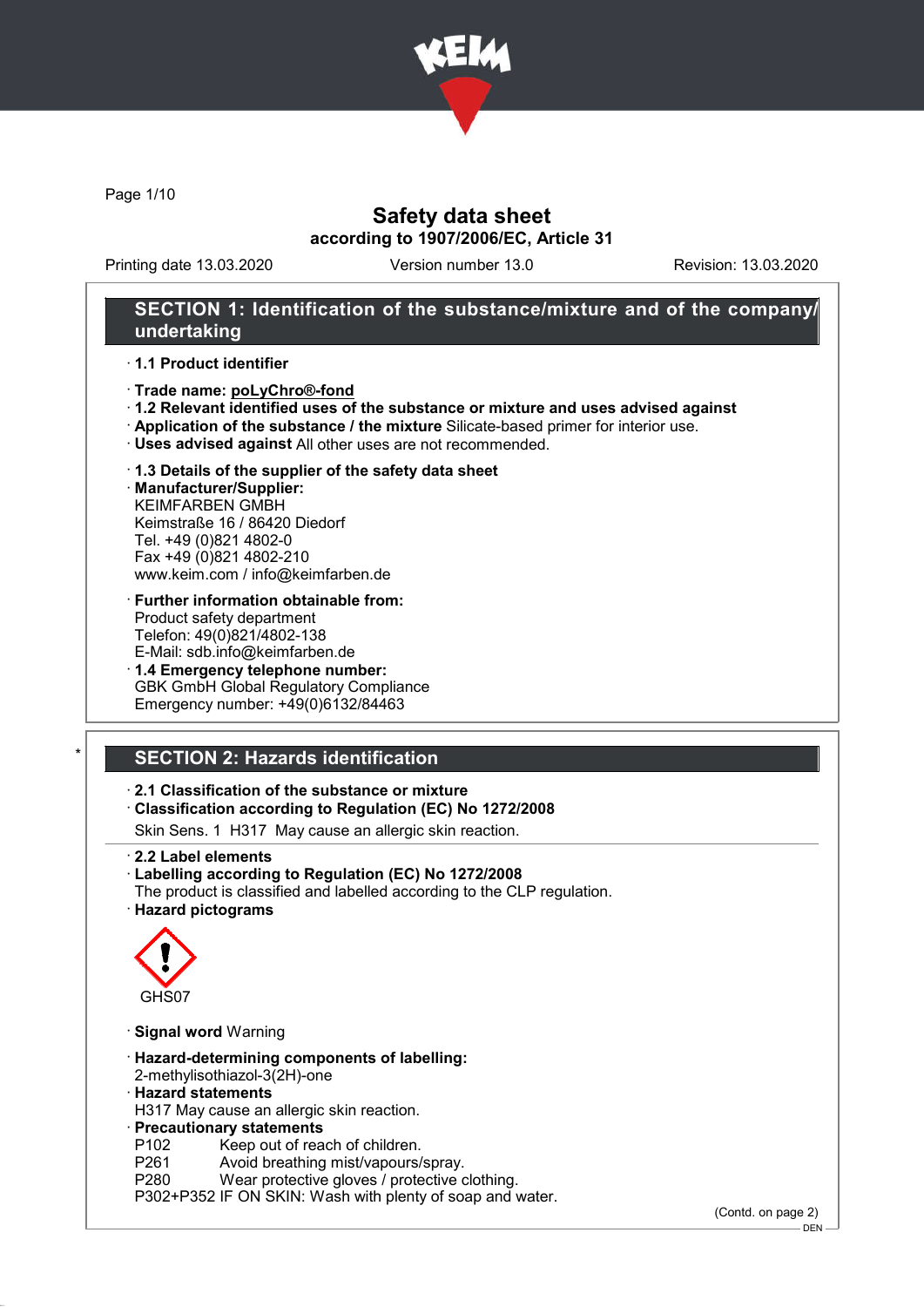

Page 2/10

# Safety data sheet according to 1907/2006/EC, Article 31

Printing date 13.03.2020 Version number 13.0 Revision: 13.03.2020

#### Trade name: poLyChro®-fond

(Contd. of page 1)

- P333+P313 If skin irritation or rash occurs: Get medical advice/attention.
- P362+P364 Take off contaminated clothing and wash it before reuse.

Dispose of contents/container in accordance with regional/national regulations.

- · 2.3 Other hazards
- · Results of PBT and vPvB assessment
- · PBT: Not applicable
- · vPvB: Not applicable

## SECTION 3: Composition/information on ingredients

#### · 3.2 Mixtures

- **Description:** Aqueous primer based on a sol-silicate solution and a copolymer resin dispersion
- Dangerous components:

| CAS: 2682-20-4                                                                           | 2-methylisothiazol-3(2H)-one                                                             | $>0.0015 - 0.01\%$ |  |  |  |
|------------------------------------------------------------------------------------------|------------------------------------------------------------------------------------------|--------------------|--|--|--|
| EINECS: 220-239-6                                                                        | Acute Tox. 3, H301; Acute Tox. 3, H311; Acute                                            |                    |  |  |  |
|                                                                                          | Index number: 613-326-00-9 Tox. 2, H330; $\leftrightarrow$ Skin Corr. 1B, H314; Eye Dam. |                    |  |  |  |
|                                                                                          | 1, H318; ۞ Aquatic Acute 1, H400; Aquatic                                                |                    |  |  |  |
|                                                                                          |                                                                                          |                    |  |  |  |
| Additional information: Ear the wording of the ligted begand phroses refer to section 16 |                                                                                          |                    |  |  |  |

· Additional information: For the wording of the listed hazard phrases refer to section 16.

# SECTION 4: First aid measures

- · 4.1 Description of first aid measures
- · General information:

With appearance of symptoms or in cases of doubt seek medical advice . When seeing the doctor we suggest to present this safety data sheet. · After inhalation: Take affected people into fresh air and keep quiet. Seek medical treatment in case of complaints. · After skin contact: Immediately wash with water and soap and rinse thoroughly. Do not use solvents or thinners. If skin irritation continues, consult a doctor. · After eye contact: Rinse opened eye for several minutes under running water. Then consult a doctor. · After swallowing: Rinse out mouth and then drink plenty of water. Do not induce vomiting; call for medical help immediately. · 4.2 Most important symptoms and effects, both acute and delayed No further relevant information available. · 4.3 Indication of any immediate medical attention and special treatment needed No further relevant information available.

(Contd. on page 3)

DEN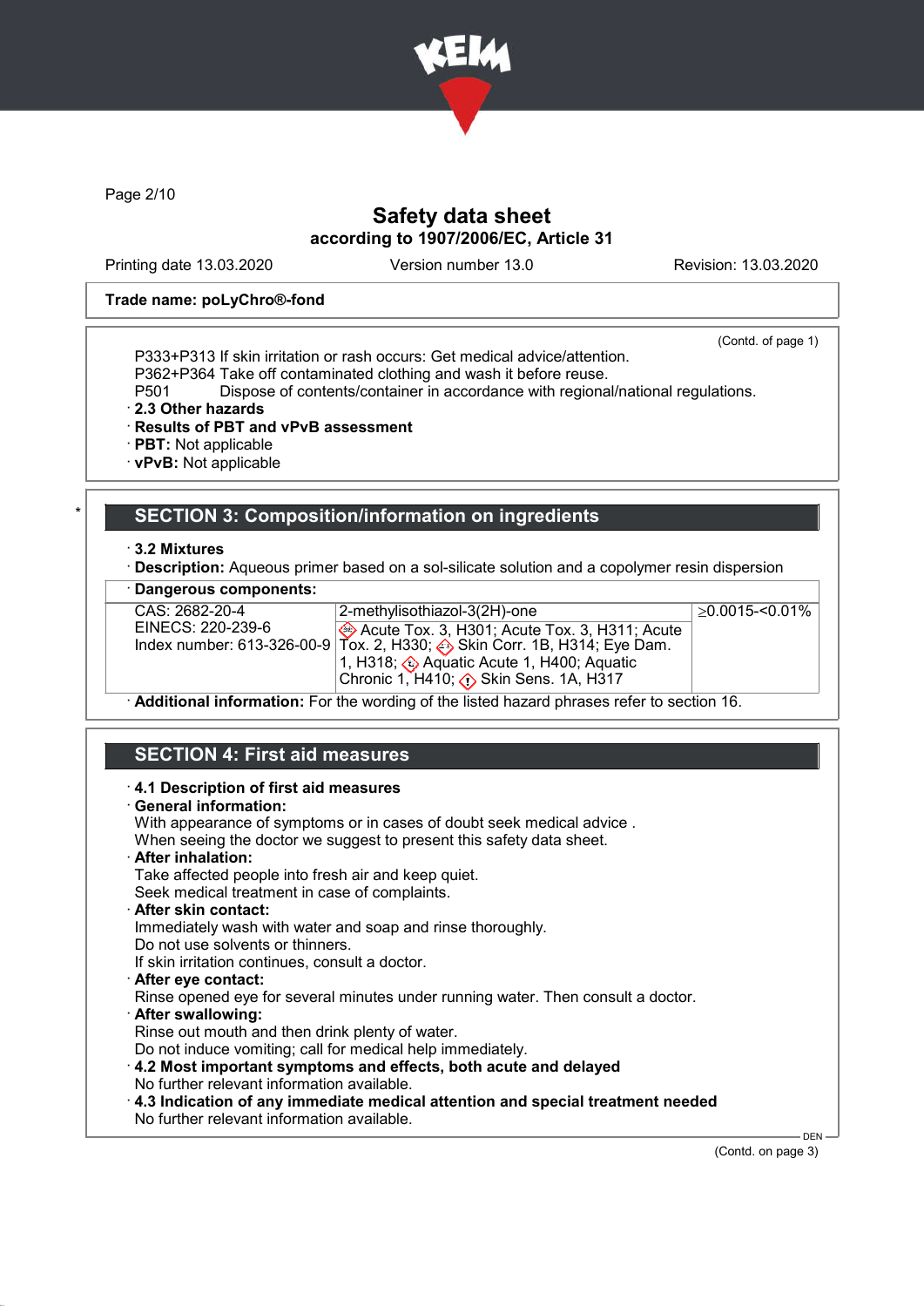

Page 3/10

# Safety data sheet according to 1907/2006/EC, Article 31

Printing date 13.03.2020 Version number 13.0 Revision: 13.03.2020

### Trade name: poLyChro®-fond

(Contd. of page 2)

## SECTION 5: Firefighting measures

#### · 5.1 Extinguishing media

- · Suitable extinguishing agents: Product itself does not burn. Co-ordinate fire-fighting measures to the fire surroundings. · 5.2 Special hazards arising from the substance or mixture In case of fire, the following can be released: silicon dioxid (SiO2) carbon oxide (COx) acrylic monomers
- · 5.3 Advice for firefighters
- · Specila protective equipment: Wear self-contained respiratory protective device.
- · Additional information

In case of fire do not breathe smoke, fumes and vapours.

Dispose of fire debris and contaminated fire fighting water in accordance with official regulations. Cool endangered receptacles with water spray.

Collect contaminated fire fighting water separately. It must not enter the sewage system.

## SECTION 6: Accidental release measures

· 6.1 Personal precautions, protective equipment and emergency procedures Ensure adequate ventilation Avoid contact with skin and eyes. Respect the protection rules (see section 7 a. 8). Particular danger of slipping on leaked/spilled product. · 6.2 Environmental precautions: Do not allow product to reach soil, sewage system or any water course. Follow local governmental rules and regulations. · 6.3 Methods and material for containment and cleaning up: Absorb with liquid-binding material (sand, diatomite, acid binders, universal binders, sawdust). Dispose of the material collected according to regulations. Clear contaminated areas thoroughly. Flush rests with sufficient amount of water. · 6.4 Reference to other sections See Section 7 for information on safe handling.

See Section 8 for information on personal protection equipment.

See Section 13 for disposal information.

## SECTION 7: Handling and storage

### 7.1 Precautions for safe handling

Keep receptacles tightly sealed.

Avoid contact with skin and eyes.

Do not inhale aerosols.

Ensure good ventilation/exhaustion at the workplace.

(Contd. on page 4)

<sup>-</sup> DEN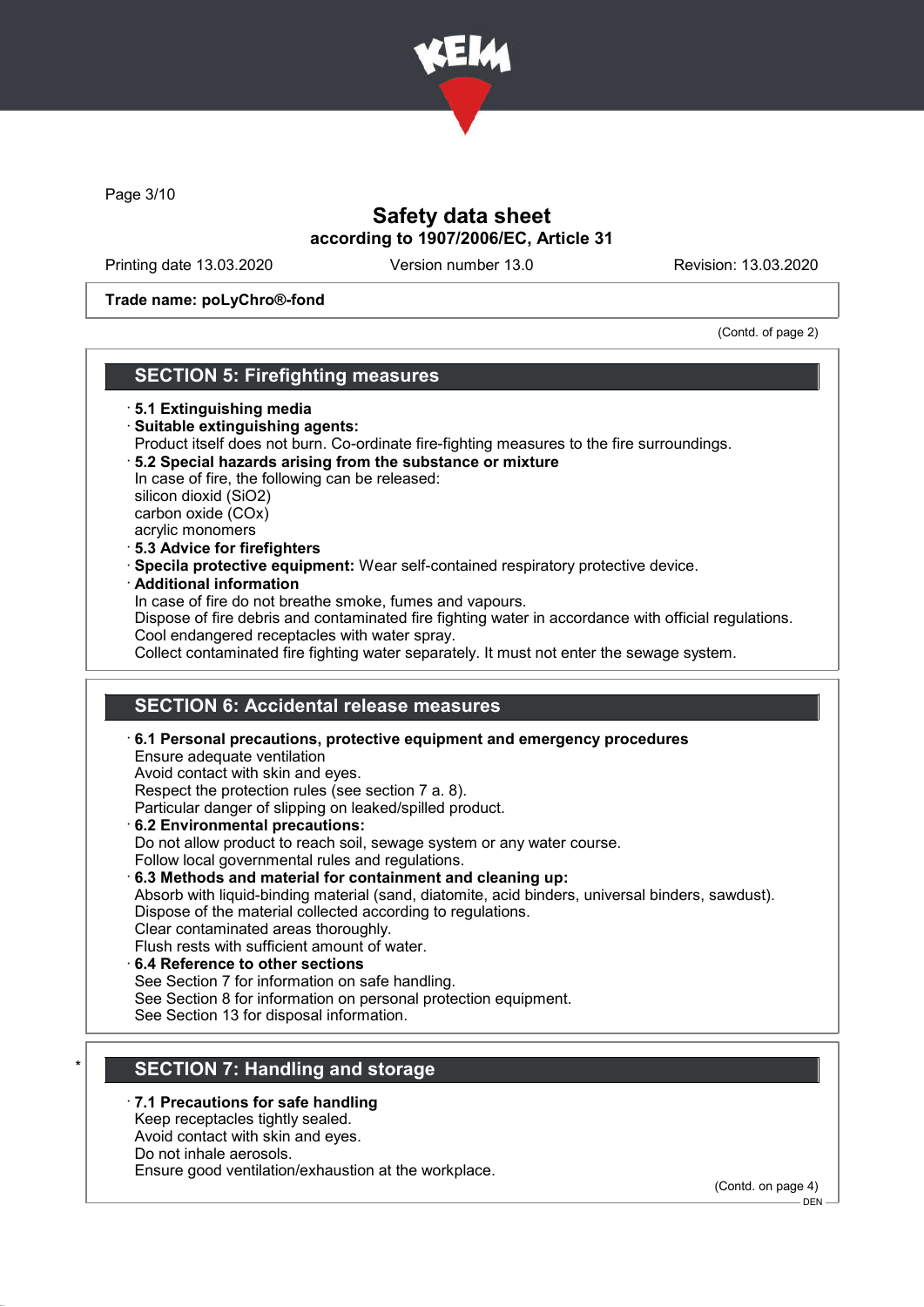

Page 4/10

# Safety data sheet according to 1907/2006/EC, Article 31

Printing date 13.03.2020 Version number 13.0 Revision: 13.03.2020

#### Trade name: poLyChro®-fond

(Contd. of page 3) See item 8 (8.2) for information about suitable protective equipment and technical precautions. Respect the protection rules.

- Information about fire and explosion protection: Cool endangered receptacles with water spray.
- · 7.2 Conditions for safe storage, including any incompatibilities
- · Storage:
- · Requirements to be met by storerooms and receptacles: Keep in the original containers in a cool and dry place. Store only in unopened original receptacles.
- · Information about storage in one common storage facility: Not required.
- · Further information about storage conditions:
- Please note information on label Protect from frost.
- Protect from heat and direct sunlight.
- · Storage class: 12
- · 7.3 Specific end use(s) No further relevant information available.

## **SECTION 8: Exposure controls/personal protection**

#### · 8.1 Control parameters

· Ingredients with limit values that require monitoring at the workplace:

### 2682-20-4 2-methylisothiazol-3(2H)-one

MAK (Germany) Long-term value:  $0.2 \text{ E mg/m}^3$ vgl. Abschn. Xc

- · Additional information: The lists valid during the making were used as basis.
- · 8.2 Exposure controls
- · Personal protective equipment:
- · General protective and hygienic measures:
- Avoid contact with the eyes and skin. Immediately remove all soiled and contaminated clothing.
- Do not inhale aerosols.
- · Respiratory protection: Use suitable respiratory protective device only when aerosol or mist is formed. Combination filter A/P
- · Protection of hands: Protective gloves
- · Material of gloves

suitable material e.g.:

- Nitrile rubber, NBR
- Recommended thickness of the material:  $> 0.5$  mm

The selection of the suitable gloves does not only depend on the material, but also on further marks of quality and varies from manufacturer to manufacturer. As the product is a preparation of several substances, the resistance of the glove material can not be calculated in advance and has therefore to be checked prior to the application.

(Contd. on page 5)

DEN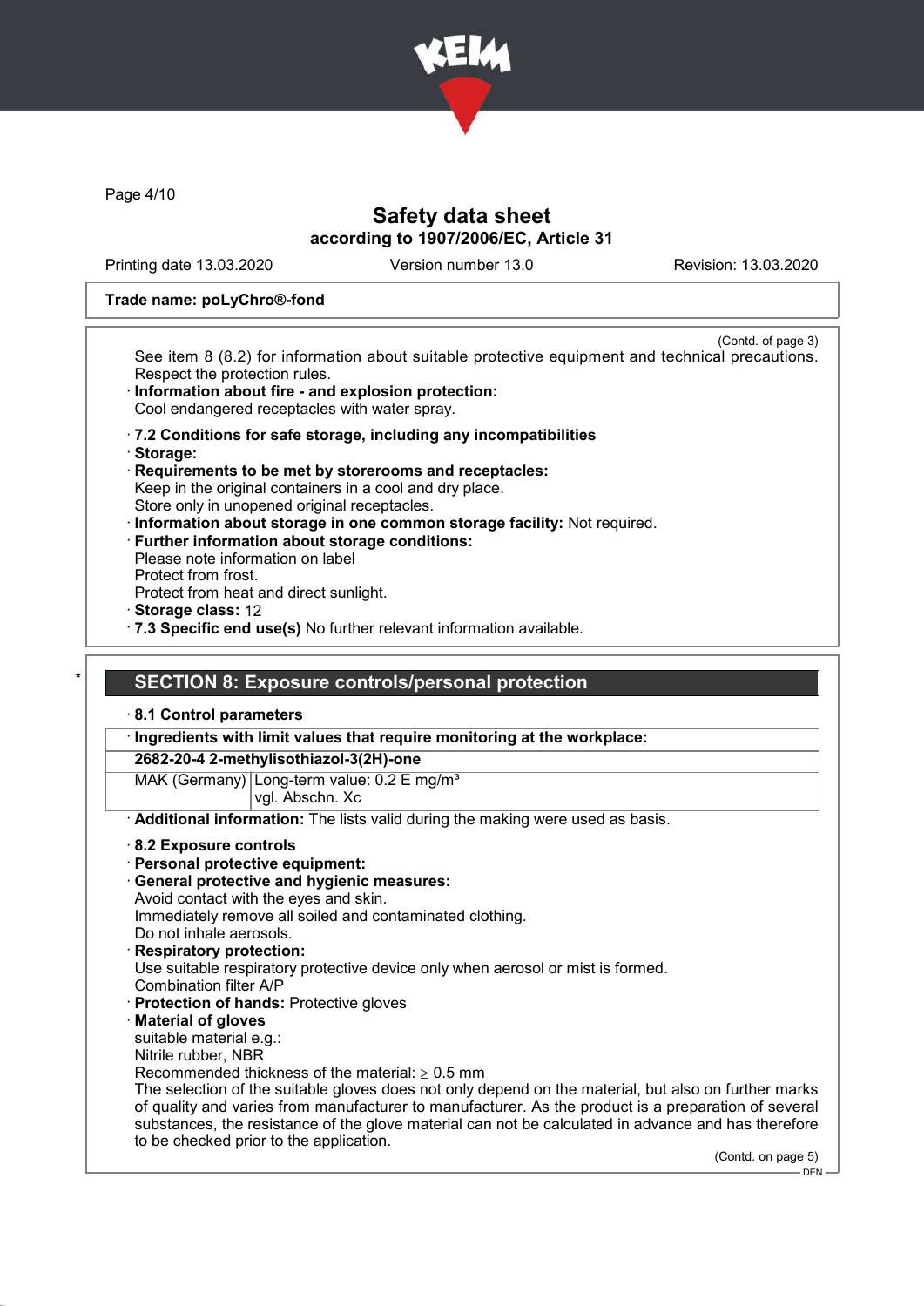

Page 5/10

# Safety data sheet according to 1907/2006/EC, Article 31

Printing date 13.03.2020 Version number 13.0 Revision: 13.03.2020

(Contd. of page 4)

#### Trade name: poLyChro®-fond

### · Penetration time of glove material

Value for the permeation: level  $\geq 6$  (480 min)

The determined penetration times according to EN 16523-1:2015 are not performed under practical conditions. Therefore a maximum wearing time, which corresponds to 50% of the penetration time, is recommended.

The exact break trough time has to be found out by the manufacturer of the protective gloves and has to be observed.

· Eye protection: Safety glasses

· Body protection: Protective work clothing

# SECTION 9: Physical and chemical properties

| 9.1 Information on basic physical and chemical properties |                                               |
|-----------------------------------------------------------|-----------------------------------------------|
| <b>General Information</b>                                |                                               |
| · Appearance:<br>Form:                                    | Fluid                                         |
| Colour:                                                   | milky                                         |
| · Odour:                                                  | Characteristic                                |
| Odour threshold:                                          | Not determined                                |
| $\cdot$ pH-value at 20 °C:                                | $-9*$                                         |
| $\cdot$ Change in condition                               |                                               |
| <b>Melting point/freezing point:</b>                      | Not determined                                |
| Initial boiling point and boiling range: ~100 °C          |                                               |
| · Flash point:                                            | Not applicable                                |
| · Flammability (solid, gas):                              | Not applicable                                |
| · Ignition temperature:                                   | Not determined                                |
| Decomposition temperature:                                | Not determined                                |
| · Auto-ignition temperature:                              | Product is not selfigniting.                  |
| <b>Explosive properties:</b>                              | Product does not present an explosion hazard. |
| <b>Explosion limits:</b>                                  |                                               |
| Lower:                                                    | Not applicable                                |
| Upper:                                                    | Not applicable                                |
| Oxidising properties:                                     | Not applicable                                |
| Vapour pressure at 20 °C:                                 | $~23$ hPa                                     |
| Density at 20 °C:                                         | 1.0-1.1* $g/cm^{3}$                           |
| <b>Relative density</b>                                   | Not determined                                |
| · Vapour density                                          | Not applicable                                |
| <b>Evaporation rate</b>                                   | Not applicable.                               |
|                                                           | (Contd. on page 6)                            |
|                                                           | DEN-                                          |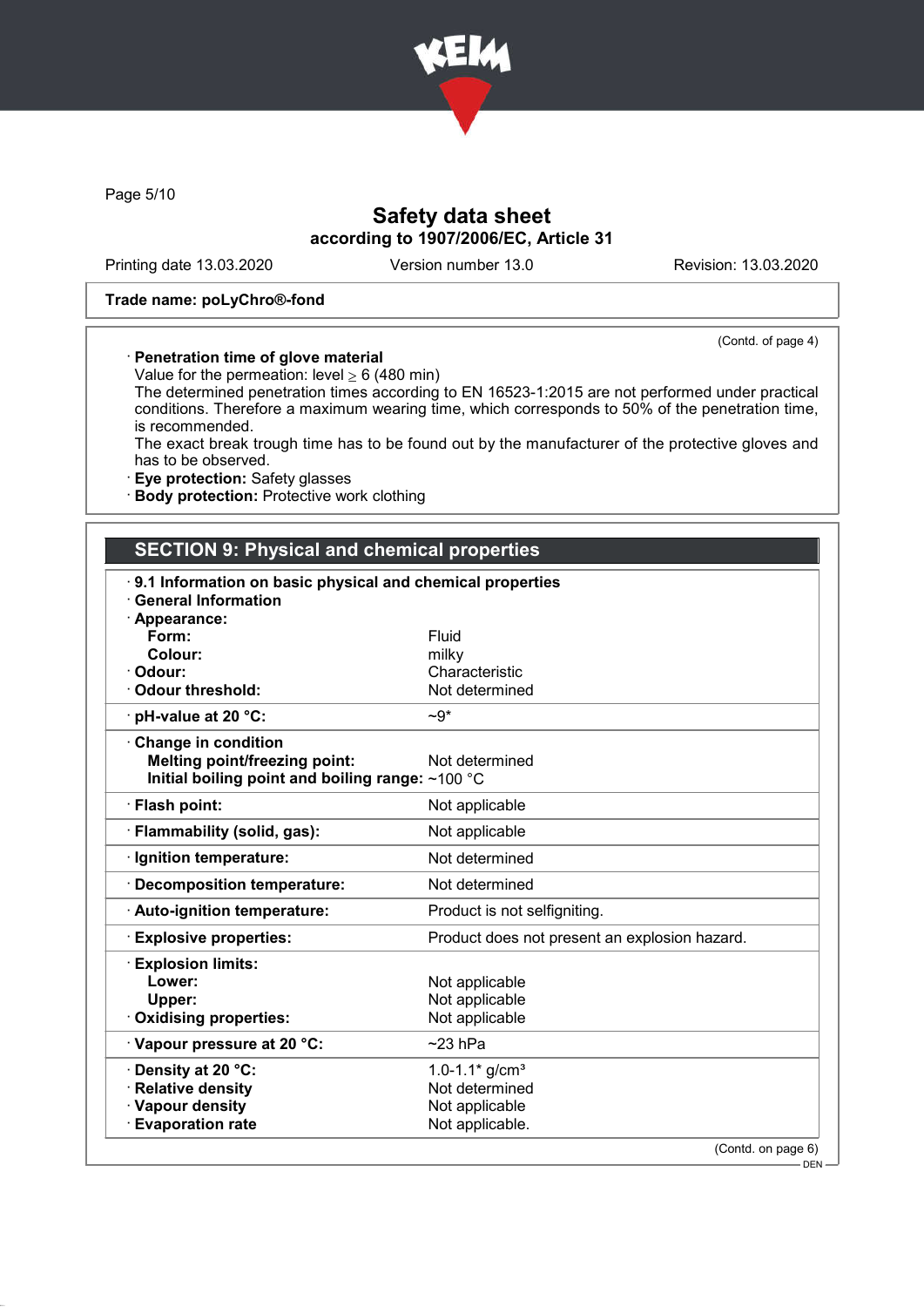

Page 6/10

# Safety data sheet according to 1907/2006/EC, Article 31

Printing date 13.03.2020 Version number 13.0 Revision: 13.03.2020

#### Trade name: poLyChro®-fond

|                                                 | (Contd. of page 5)                                                              |
|-------------------------------------------------|---------------------------------------------------------------------------------|
| · Solubility in / Miscibility with<br>water:    | Miscible                                                                        |
| $\cdot$ Partition coefficient: n-octanol/water: | Not applicable                                                                  |
| · Viscosity:                                    |                                                                                 |
| Dynamic:                                        | Not determined.                                                                 |
| Kinematic:                                      | Not determined                                                                  |
| · Solvent content:                              |                                                                                 |
| VOC (EC)                                        | $0.00\%$                                                                        |
| ⋅ 9.2 Other information                         | * The values are for freshly produced material and may<br>change with the time. |

# **SECTION 10: Stability and reactivity**

- · 10.1 Reactivity No further relevant information available.
- · 10.2 Chemical stability Stable under normal conditions of storage and use.
- · Thermal decomposition / conditions to be avoided:
- No decomposition if used according to specifications.
- · 10.3 Possibility of hazardous reactions No dangerous reactions known.
- · 10.4 Conditions to avoid No further relevant information available.
- · 10.5 Incompatible materials: No further relevant information available.
- · 10.6 Hazardous decomposition products:

In case of fire, the following can be released:

silicon dioxid (SiO2)

Carbon oxides (COx) acrylic monomers

No hazardous decomposition products if stored and handled as prescribed.

## **SECTION 11: Toxicological information**

### · 11.1 Information on toxicological effects

· Acute toxicity Based on available data, the classification criteria are not met.

### · LD/LC50 values relevant for classification:

### 2682-20-4 2-methylisothiazol-3(2H)-one

- Oral LD50 235 mg/kg (rat) (männlich)
	- 183 mg/kg (rat) (weiblich)
- Dermal LD50 242 mg/kg (rat) (OECD 402)
- 
- · Primary irritant effect:
- · Skin corrosion/irritation Frequent persistent contact with the skin may cause skin irritation.
- · Serious eye damage/irritation In case of longer exposure, irritating effect is possible.
- · during inhalation: Irritant effect possible.
- · during swallowing: Irritant effect possible

(Contd. on page 7)

 $-$  DEN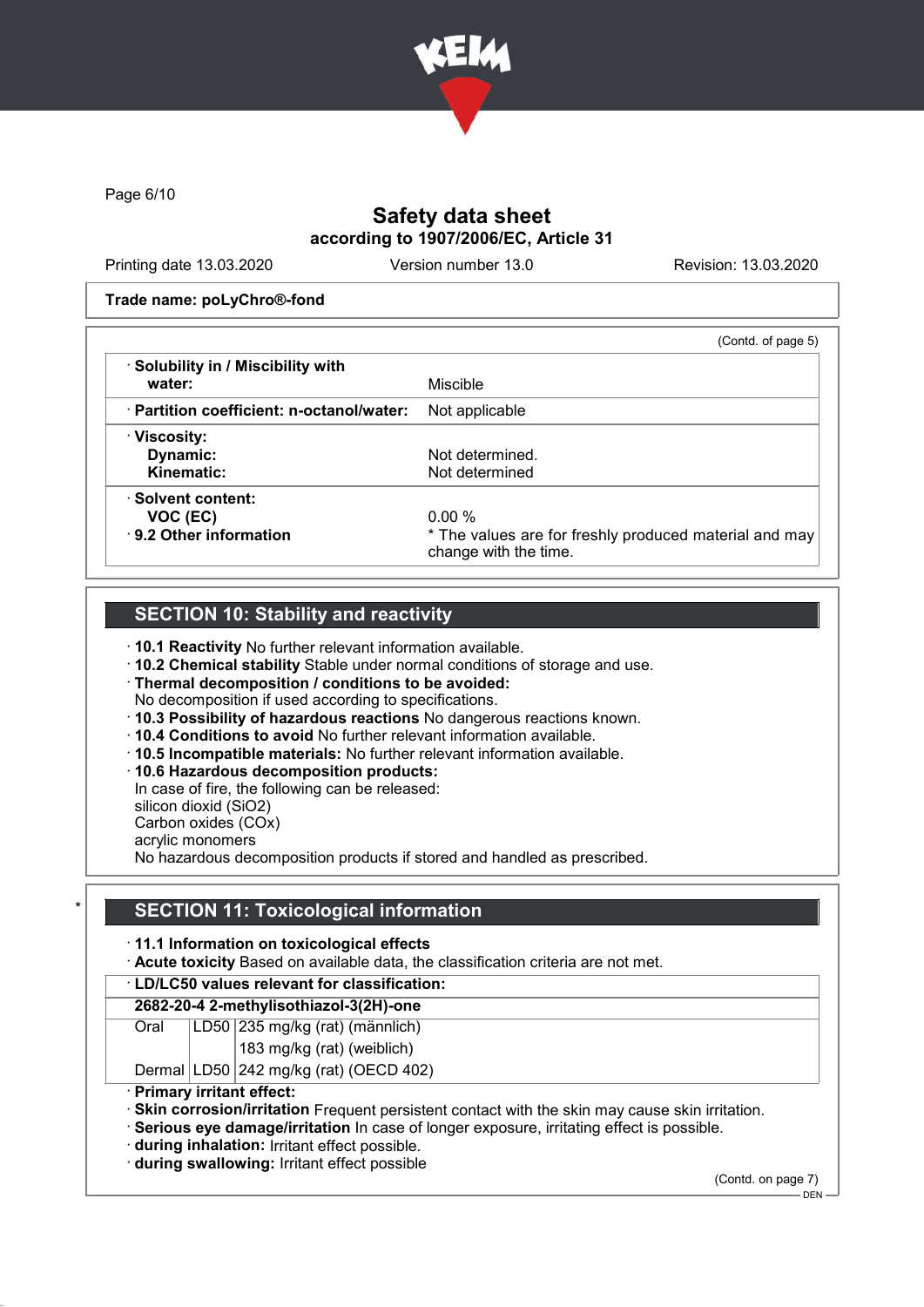

Page 7/10

# Safety data sheet according to 1907/2006/EC, Article 31

Printing date 13.03.2020 Version number 13.0 Revision: 13.03.2020

(Contd. of page 6)

### Trade name: poLyChro®-fond

### · Respiratory or skin sensitisation

- Contains MIT. May produce an allergic reaction.
- MIT = 2-methylisothiazol-3(2H)-one
- May cause an allergic skin reaction.

## · Other information (about experimental toxicology):

Experimental analysis are not available.

The product was not tested. The statements on toxicology have been derived from the properties of the individual components.

· CMR effects (carcinogenity, mutagenicity and toxicity for reproduction) Not applicable

· Germ cell mutagenicity Based on available data, the classification criteria are not met.

- · Carcinogenicity Based on available data, the classification criteria are not met.
- · Reproductive toxicity Based on available data, the classification criteria are not met.
- · STOT-single exposure Based on available data, the classification criteria are not met.
- · STOT-repeated exposure Based on available data, the classification criteria are not met.
- · Aspiration hazard Based on available data, the classification criteria are not met.

# **SECTION 12: Ecological information**

## · 12.1 Toxicity

| · Aquatic toxicity:             |                                                                                 |
|---------------------------------|---------------------------------------------------------------------------------|
|                                 | 2682-20-4 2-methylisothiazol-3(2H)-one                                          |
| <b>NOEC</b>                     | 2.1 mg/l (fish) (33d)                                                           |
|                                 | $0.04$ mg/l (daphnia) (21d)                                                     |
| EC 50/72 h                      | 0.158 mg/l (algae) (OECD 201)                                                   |
| LC 50/96 h                      | 4.77 mg/l (Oncorhynchus mykiss) (OECD 203)                                      |
| LC 50/48h                       | $0.93 - 1.9$ mg/l (daphnia)                                                     |
| $LC50/EC50/IC50$ <1 mg/l (fish) |                                                                                 |
|                                 | · 12.2 Persistence and degradability No further relevant information available. |

### · Other information:

Elimination in biological waste water treatment plants is effected by flocculation, precipitation and adsorption on sewage sludge.

- · 12.3 Bioaccumulative potential No further relevant information available.
- · 12.4 Mobility in soil No further relevant information available.
- · Ecotoxical effects:
- · Other information: Pretreat waste water with help of precipitation.
- · Additional ecological information:
- · AOX-indication:

Due to the substance of content which do not include organic jointed halogens, the product can not take influence on the AOX-load of the waste water.

· According to the formulation contains the following heavy metals and compounds from the EU guideline NO. 2006/11/EC:

According to our current data base the product does not consist of any heavy metals or substances of EU-directives 76/464/EWG.

### General notes:

At present there are no ecotoxicological assessments.

DEN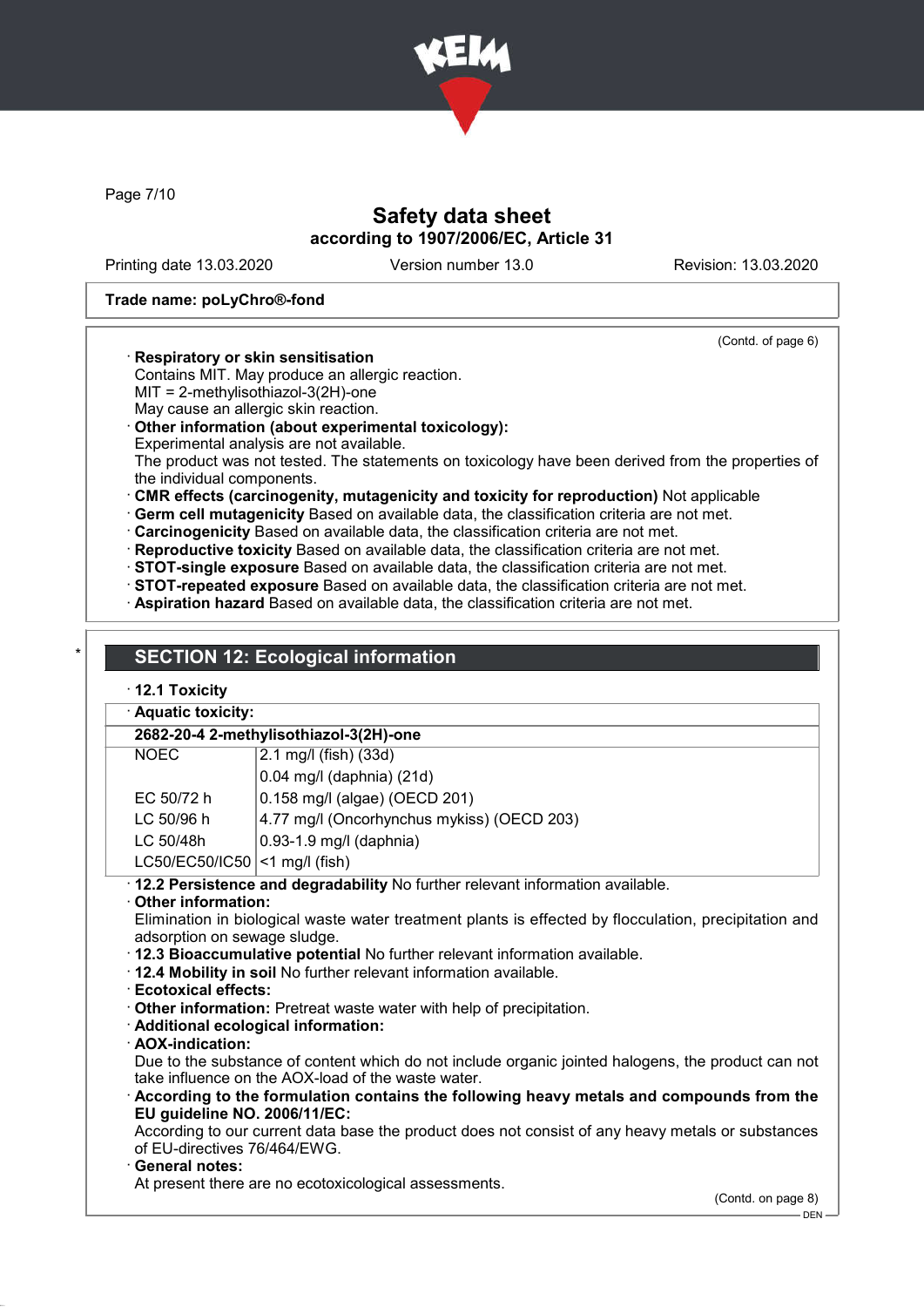

Page 8/10

# Safety data sheet according to 1907/2006/EC, Article 31

Printing date 13.03.2020 Version number 13.0 Revision: 13.03.2020

### Trade name: poLyChro®-fond

(Contd. of page 7) Water hazard class 1 (German Regulation) (Self-assessment): slightly hazardous for water

- · 12.5 Results of PBT and vPvB assessment
- · PBT: Not applicable
- · vPvB: Not applicable

· 12.6 Other adverse effects No further relevant information available.

# **SECTION 13: Disposal considerations**

· 13.1 Waste treatment methods

· Recommendation

Disposal must be made according to official regulations.

Must not be disposed with household garbage. Do not allow product to reach sewage system.

· European waste catalogue

08 01 11\* waste paint and varnish containing organic solvents or other hazardous substances

· Uncleaned packaging:

· Recommendation: Disposal must be made according to official regulations.

· Recommended cleansing agents: Water, if necessary with cleansing agents.

# SECTION 14: Transport information · 14.1 UN-Number · ADR, IMDG, IATA Void · 14.2 UN proper shipping name · ADR, IMDG, IATA Void · 14.3 Transport hazard class(es) · ADR, IMDG, IATA · Class Void · 14.4 Packing group · ADR, IMDG, IATA Void · 14.5 Environmental hazards: · Marine pollutant: No  $\cdot$  14.6 Special precautions for user Not applicable · 14.7 Transport in bulk according to Annex II of Marpol and the IBC Code Not applicable · Transport/Additional information: No dangerous good in sense of these transport regulations. · UN "Model Regulation": Void DEN

(Contd. on page 9)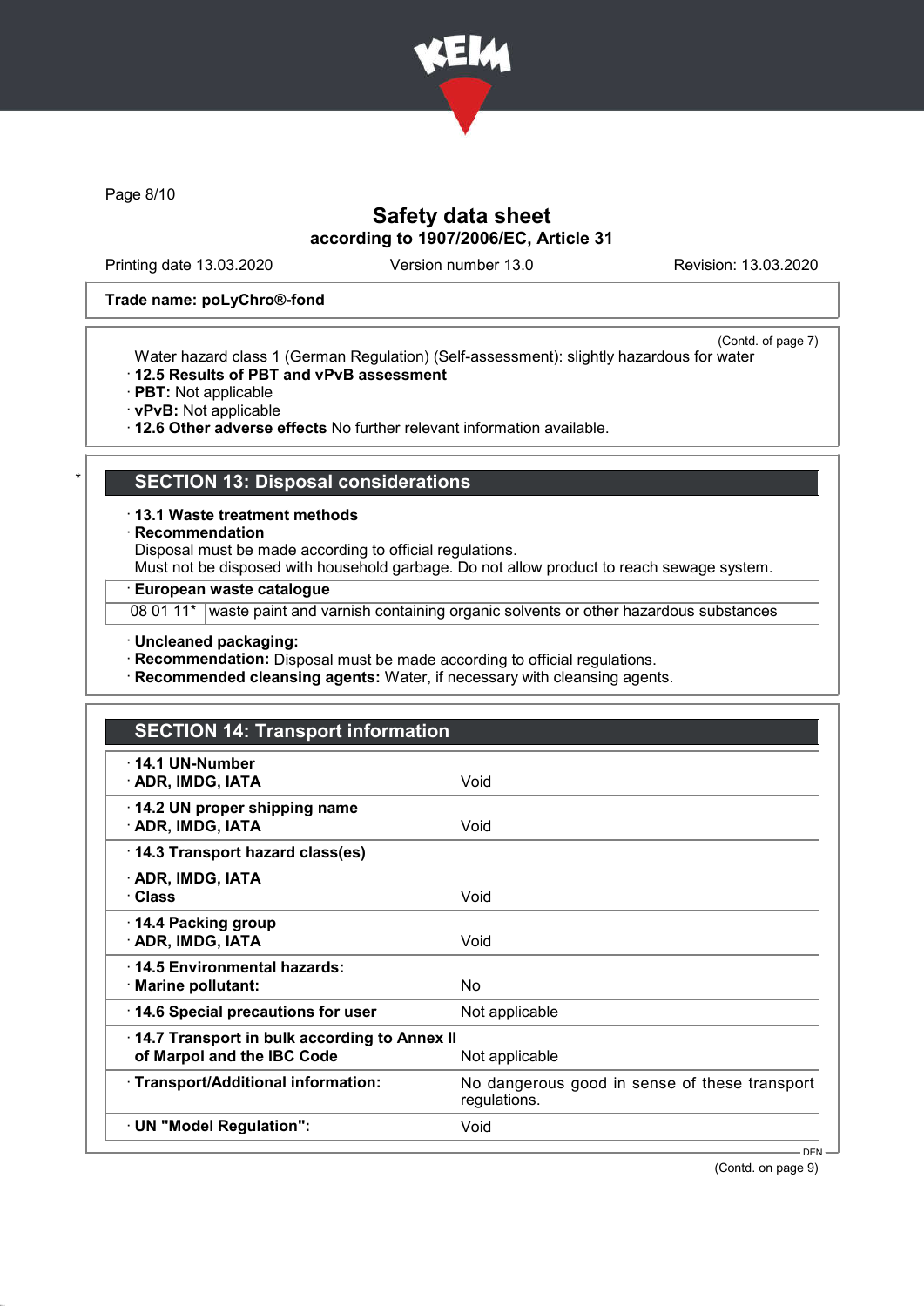

Page 9/10

# Safety data sheet according to 1907/2006/EC, Article 31

Printing date 13.03.2020 Version number 13.0 Revision: 13.03.2020

Trade name: poLyChro®-fond

(Contd. of page 8)

## **SECTION 15: Regulatory information**

- · 15.1 Safety, health and environmental regulations/legislation specific for the substance or mixture
- · Labelling according to Regulation (EC) No 1272/2008
- For information on labelling please refer to section 2 of this document.
- · Directive 2012/18/EU
- · Named dangerous substances ANNEX I None of the ingredients is listed.
- · Seveso category Not applicable
- · Qualifying quantity (tonnes) for the application of lower-tier requirements Not applicable
- · Qualifying quantity (tonnes) for the application of upper-tier requirements Not applicable
- · National regulations:
- · Waterhazard class: Water hazard class 1 (Self-assessment): slightly hazardous for water.
- · Other regulations, limitations and prohibitive regulations
- · Please note:
- TRGS 200 (Germany)
- TRGS 500 (Germany)
- TRGS 510 (Germany) TRGS 900 (Germany)
- · Substances of very high concern (SVHC) according to REACH, Article 57 Not applicable
- · Product-Code/Giscode: BSW50
- · 15.2 Chemical safety assessment: A Chemical Safety Assessment has not been carried out.

## SECTION 16: Other information

This information is based on our present knowledge. However, this shall not constitute a guarantee for any specific product features and shall not establish a legally valid contractual relationship.

### **Relevant phrases**

- H301 Toxic if swallowed.
- H311 Toxic in contact with skin.
- H314 Causes severe skin burns and eye damage.
- H317 May cause an allergic skin reaction.
- H318 Causes serious eye damage.
- H330 Fatal if inhaled.
- H400 Very toxic to aquatic life.
- H410 Very toxic to aquatic life with long lasting effects.
- · Department issuing SDS: KEIMFARBEN Germany, Product safety department
- Abbreviations and acronyms:

ADR: Accord européen sur le transport des marchandises dangereuses par Route (European Agreement concerning the International Carriage of Dangerous Goods by Road)

- IMDG: International Maritime Code for Dangerous Goods
- IATA: International Air Transport Association GHS: Globally Harmonised System of Classification and Labelling of Chemicals

EINECS: European Inventory of Existing Commercial Chemical Substances

- ELINCS: European List of Notified Chemical Substances
- CAS: Chemical Abstracts Service (division of the American Chemical Society)

TRGS: Technische Regeln für Gefahrstoffe (Technical Rules for Dangerous Substances, BAuA, Germany)

(Contd. on page 10)